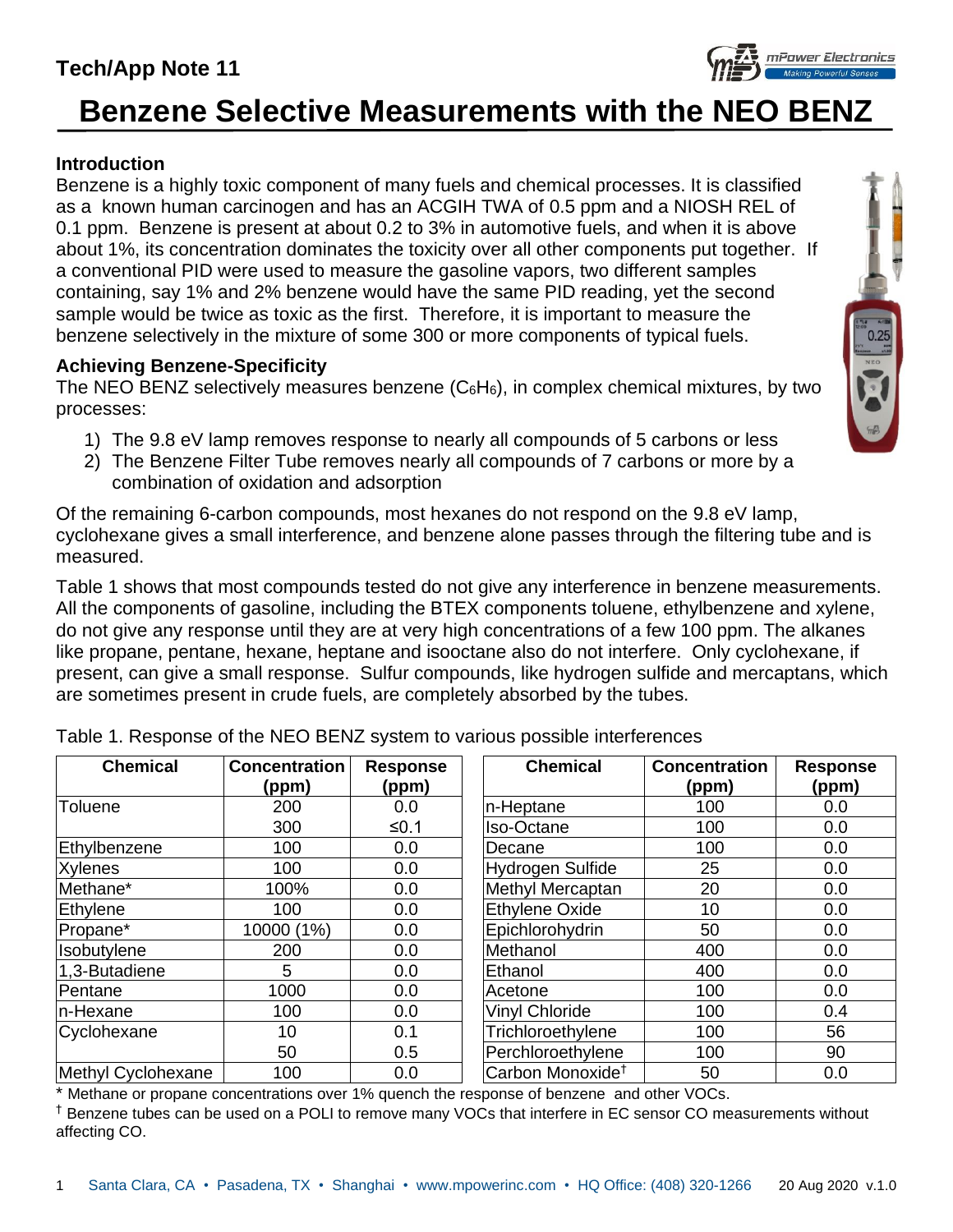A few compounds such as trichloroethylene and perchloroethylene do pass through the tubes, at least partially. These chlorinated compounds are not present in fuels, but in some cases are present together with benzene at hazardous waste sites that are contaminated with complex solvent mixtures.

## **Benzene Linearity as a Pure Vapor and in Gasoline**

Figures 1a and 1b below show that benzene response as a pure vapor is linear up to at least 5 ppm and has a detection limit of about 0.025 ppm.









Figure 2 shows measurements of benzene in samples of 50 ppm of gasoline vapors. The gasoline itself contains about 0.3 ppm benzene for the 50 ppm sample, or about 0.6%. Addition of pure benzene to the sample shows a linear rise by the amounts added, with intercept of 0.3 ppm, showing that the hundreds of other components in the gasoline do not interfere in the benzene measurement.



Fig. 2. Benzene response when added to 50 ppm vapors from 87 octane gasoline.

#### **Benzene Screening and Measurement**

 $\sim 0$ 

The NEO Benzene is first used for screening by making continuous VOC measurements without a filtering tube. If a reading of concern is encountered, a tube is broken open and inserted into the tube holder. The temperature is selected (see temp. effects below) and a reading initiated, which takes 45 seconds at room temperature. The single reading is displayed and the user can then select whether to continue to do a STEL measurement or to remove the tube and return to continuous benzene screening.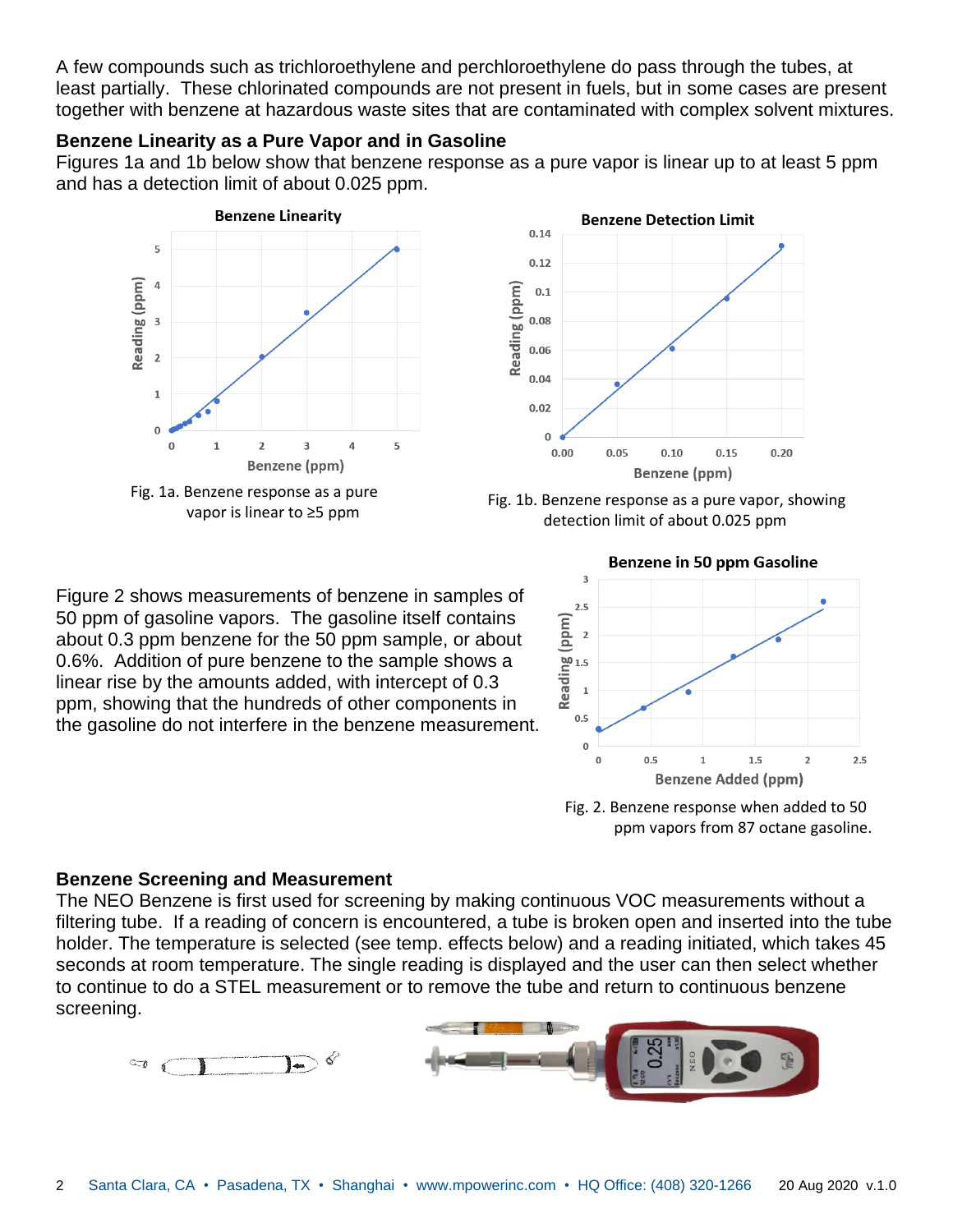## **STEL: Short-Term Exposure Limit**

STEL is the average concentration over any 15-minute interval. After the initial 45-second reading, the user can continue sampling for a STEL measurement. To extend the working life of the tubes, the NEO runs at maximum flowrate during initial sampling and then changes to the lowest pump speed for the STEL reading. The figure on the right shows an example of a STEL measurement on a sample containing about 5 ppm benzene. Table 2 below shows the maximum concentration of various chemicals that give less than 0.05 ppm interference in benzene STEL measurements on the NEO.



| <b>Chemical</b> | <b>Max Concentration</b><br>for 15-min. STEL | <b>Chemical</b>    | <b>Max Concentr</b><br>for 15-min. S |
|-----------------|----------------------------------------------|--------------------|--------------------------------------|
| Toluene         | $100$ ppm                                    | Ethanol            | 320 ppm                              |
| Ethylbenzene    | $150$ ppm                                    | Pentane            | 500 ppm                              |
| <b>Xylenes</b>  | $150$ ppm                                    | Cyclohexane        | 5 ppm                                |
| Methane*        | 100%                                         | n-Hexane           | 50 ppm                               |
| Ethylene        | $>100$ ppm                                   | n-Heptane          | 50 ppm                               |
| Propane         | 10000 (1%)                                   | Methyl Cyclohexane | 50 ppm                               |
| Isobutylene     | $250$ ppm                                    | Iso-octane         | 50 ppm                               |
| Methanol        | 400 ppm                                      | Decane             | $100$ ppm                            |

Table 2. Maximum concentration for <0.05 ppm interference in benzene STEL measurements.

| <b>Chemical</b>    | <b>Max Concentration</b><br>for 15-min. STEL |  |  |
|--------------------|----------------------------------------------|--|--|
| Ethanol            | 320 ppm                                      |  |  |
| Pentane            | 500 ppm                                      |  |  |
| Cyclohexane        | 5 ppm                                        |  |  |
| n-Hexane           | 50 ppm                                       |  |  |
| n-Heptane          | 50 ppm                                       |  |  |
| Methyl Cyclohexane | 50 ppm                                       |  |  |
| Iso-octane         | 50 ppm                                       |  |  |
| Decane             | ppm                                          |  |  |

## **Tube Discoloration and Re-Use**

Benzene filtering tubes are designed to be used for only a single measurement. The figures below show that tube color changes can be quite variable depending on the sample gas humidity and type and concentration of VOCs. Therefore it is often difficult to tell from the color change if the tube capacity has been used up or not. Generally, if the color change extends beyond about  $\mathcal{U}$  of the reagent length, it is likely that VOCs will break through and begin interfering in the benzene measurements. A tube can be re-used for a second, and possibly third, measurement as long as the earlier readings were close to zero. But as soon as a re-used tube shows a significant response, the results are suspect and the measurement should be repeated using a new tube. The same tube can

be used for the initial zero and span calibration because the zero gas should contain no VOCs; however, the tube should not be left in the holder with the pump on for more than a few minutes between zero and span operations, to avoid humidity absorption. Tubes that are broken open but not inserted into an instrument can usually hold capacity for a few hours before the need to be used or discarded.